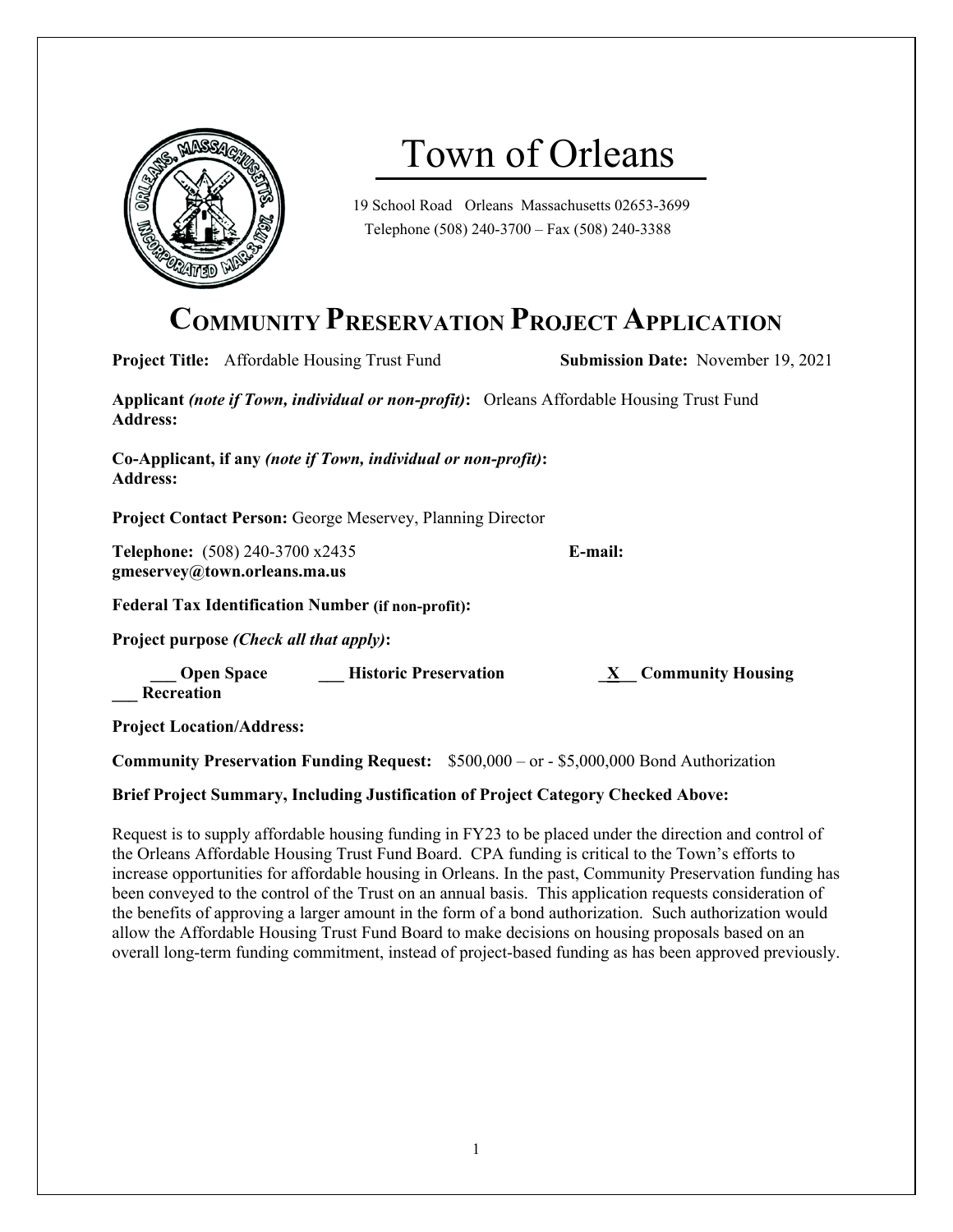### *Affordable Housing — Request for Housing Trust Fund*

CPA FY23 Application – 11-19-21

• **Detailed Narrative:** A complete and detailed description of the project including goals and objectives, consistency with Community Preservation Act goals, compatibility with the Orleans Comprehensive Long Range Plan, and relevance to the community and its needs,

This application seeks funding to increase affordable housing opportunities in Orleans. If continued annual CPA support is anticipated for housing, consideration should be given to using a bond issue as an efficient way to make funds available at the levels required while providing cost certainty in future CPA budgeting. The Affordable Housing Trust Fund Board would like to have a work session with the CPC to discuss the merits of the alternative funding approach.

#### **Previous Efforts**

Between FY20 and FY22, the Town Meeting awarded \$1.3 million in CPA funds to the Affordable Housing Trust Fund. The funding was critical to jump starting the activities of the Trust. Funds to date have been used for several projects, including:

- Pennrose Development feasibility study, architectural & design services enabled the 62-unit project to move forward. It is currently waiting for an award of tax credits that will provide the funding needed to begin construction. (The project also received \$2 million subsidy in the form of a CPA bond issue, which funds will go to the developer not the Affordable Housing Trust.)
- Purchase of property at 107 Main Street feasibility & due diligence, followed by purchase of the property by the Affordable Housing Trust. A developer has been selected and is beginning the design & permitting process. *The Housing Trust is supportive of a CPC application by Housing Assistance Corporation for gap funding to complete its financing plan for the project. 14 units*
- 10 Quanset Road Trust funds were awarded to Habitat for Humanity to purchase a building lot for a single family home. Supplemental funds were also awarded to offset construction costs and the home is now occupied by a qualified, first-time homebuyer. 1 unit
- 24 Old Colony Way The Housing Trust purchased, renovated, and operates a 2 bedroom apartment in the Old Colony Condominium development. 1 unit
- Governor Prence Motel property The Housing Trust contributed \$450,000 toward the purchase of the property. A planning committee has been formed and will soon begin a public process to determine the most beneficial future use of the 5.5 acre property. Zoning potential is for up to 70 units of housing.

In addition to CPA funds, the Town Meeting approved a Prop 2½ override for affordable housing in the amount of \$275,000. The funds are requested annually.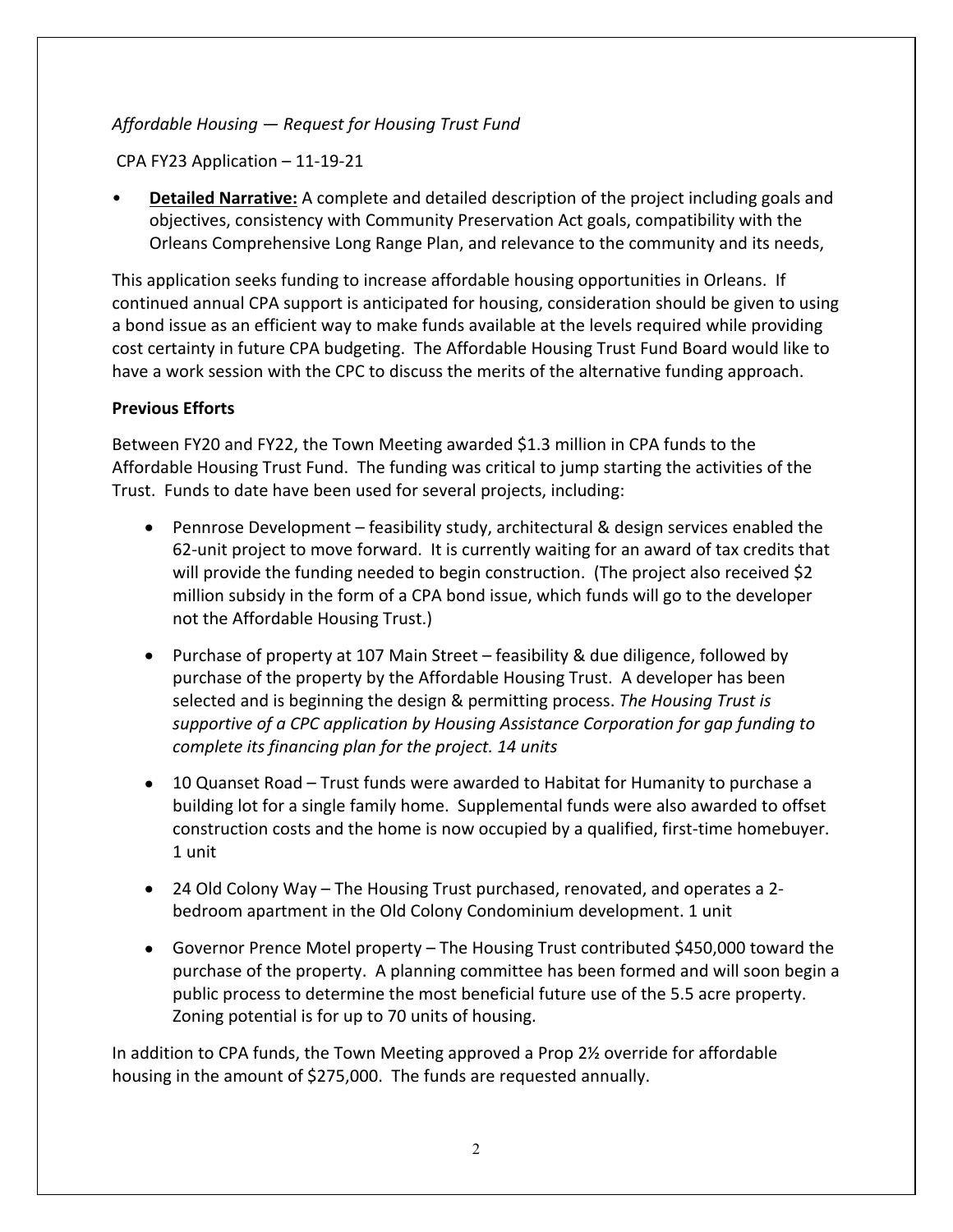#### **Housing Needs**

A 2017 Community Housing Needs Study indicated substantial housing needs among Orleans households. It concluded that there was a rental unit gap of 274 units among households with incomes at or below 80% of Area Median Income. In addition, the number of ownership households with low or moderate income that are cost burdened (paying more than 30% of income for housing) was 529.

The above numbers do not include former residents forced to leave Orleans for lack of housing options.

In response to the documented need, the Orleans Select Board voted to adopt a goal of creating 100 new affordable dwelling units over a 10-year period. 85% were to be rental apartments, 15% homeownership.

Based on the increase in the housing market over the last two years, and the nearly nonexistent availability of rental units, many people think the housing situation has gotten significantly worse.

#### **Justification for Funding**

Continued local funding is required to address housing needs. The annual allotment of funds to the Housing Trust provides the ability for the Trust Board to seek out and develop project opportunities. However, annual funding at the current level is not enough to support projects of significant size, such as the Pennrose project or a future redevelopment of the Governor Prence property. Based on contemporary building costs, recent annual allocations cannot even fully support a mid-sized development such as 107 Main Street.

A more robust and effective funding method that could cost the same or less than the annual allocation would be the authorize a bond issue for the Affordable Housing Trust.

Bonding for open space purchases has a long history in Orleans. When the Cape Cod Land Bank was created, Orleans used the bonding capacity of the dedicated revenue to purchase conservation lands at lower prices than would prevail in later years. This enabled the Town to preserve large tracts of land as a better alternative than relying only on the annual Land Bank funds for smaller purchases.

A parallel can be made with affordable housing. At the present level of support, the Housing Trust is not able to truly consider larger projects based on its annual allocation. Indeed, the bond issue for Pennrose was a smart choice for Orleans, and finalized the future creation of 62 badly-needed housing units.

The concept of general bonding for affordable housing is not unique. The Town of Nantucket successfully brought housing bond issue articles to Town Meeting on two occasions. As a project was approved by the Trust it was able to use funds in the bond authorization to help support the needed financing. Once the bonds were issued the debt service became part of the Nantucket CPC's annual budget.

This request for a \$5.0 million bond issue would not have an impact on the CPC annual budget until such time as the bonds were issued. Under the terms of the Affordable Housing Trust